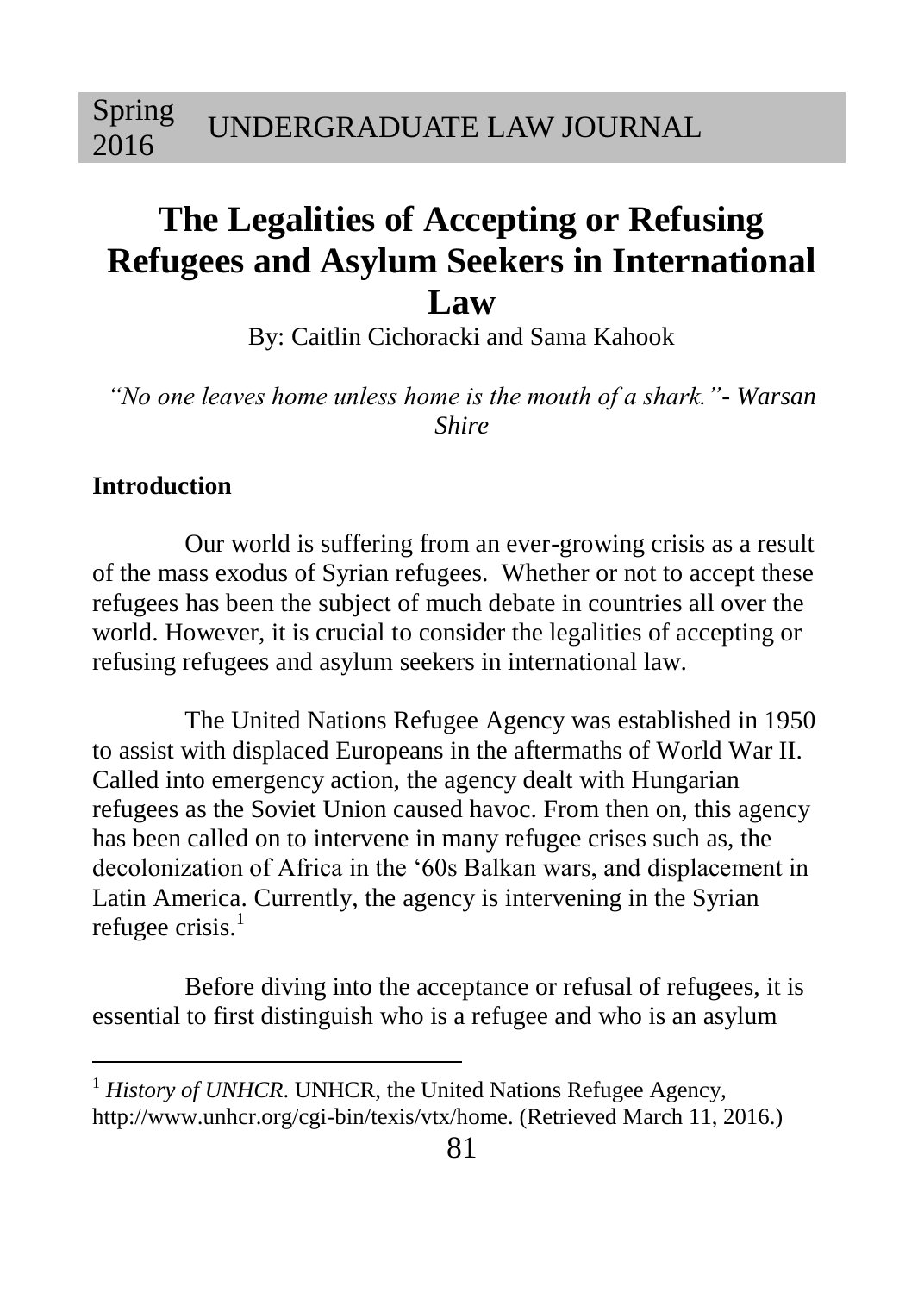seeker. In this case, both groups are important when it comes to state responsibility under international law. The difference between the two is somewhat minimal.

The 1951 Refugee Convention identified the distinction between a refugee and an asylum seeker.  $2$  This convention defined a refugee as, "[Any person] owing to well-founded fear of persecution for reasons of race, religion, nationality, membership of a particular social group or political opinion, is outside the country of his nationality and is unable or, owing to such fear, is unwilling to avail himself of the protection of that country; or who, not having a nationality and being outside the country of his former habitual residence as a result of such events, is unable or, owing to such fear, is unwilling to return to it."<sup>3</sup>

Refugees must be fleeing their home country due to a wellfounded fear of persecution based on their religion, race, or political views. However, it is important to note that the court in the 1987 U.S. case, INS v. Cardoza-Fonseca,<sup>4</sup> determined that a refugee or asylum seeker does not have to prove that they are "more likely than not" going to be persecuted. There is also an understanding that refugees will eventually return to their home country once the fear of persecution has passed. Asylum seekers can seek asylum for the previously mentioned reasons, as well as for economic reasons, such as an inability to find adequate employment to feed their family. A country is not required to

 $2$  1951 Refugee Convention, United Nations Refugee Agency, [http://www.unhcr.org/pages/49da0e466.html.](http://www.unhcr.org/pages/49da0e466.html) (Retrieved March 11, 2016. <sup>3</sup> *Article 1, 1951 Refugee Convention*, United Nations Refugee Agency ,

[http://www.unhcr.org/4ca34be29.pdf.](http://www.unhcr.org/4ca34be29.pdf) (Retrieved March 11, 2016.)

<sup>4</sup> INS v. Cardoza-Fonseca, 480 U.S. 421, (1987).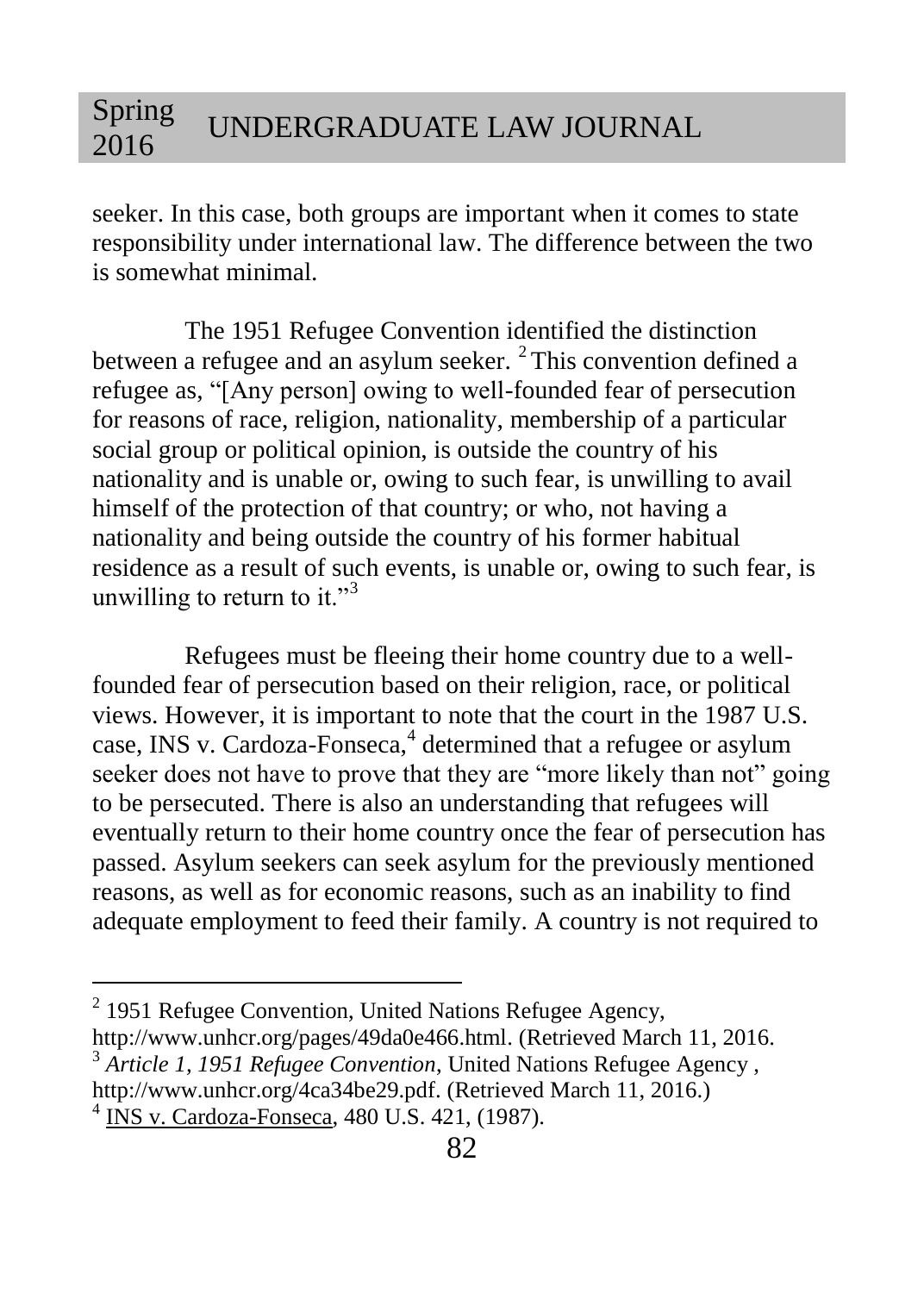grant asylum to asylum seekers and if asylum is granted, the asylum seeker is not expected to return to their home country. There are, of course, many obstacles to achieving refugee or asylum status in a foreign country.

# **State Responsibility**

 $\overline{a}$ 

Once a refugee or asylum seeker has achieved protection in another state, the state is only held to a certain level of responsibility. This responsibility of the state changes depending on if such person is a refugee or asylum seeker. The discrepancy lies in the extent of protection given. According to the 2011 case, M.S.S. v. Belgium and Greece<sup>5</sup>, Article 3 of the 1951 Refugee Convention does not require a host country to provide financial assistance, or any assistance to maintain a certain standard of living to refugees and, "cannot be interpreted as obliging Contracting Parties to provide everyone within their jurisdiction with a home," when referring to refugees. However, it is also stated that according to Directive 2003/9, the "Reception Directive," under European Union Law "there is a positive obligation to provide accommodation and decent material conditions to impoverished asylum seekers."<sup>6</sup>

<sup>5</sup> M.S.S. refers to an Afghan citizen, Mr. M.S.S., see <u>M.S.S. v. Belgium and</u> Greece, The European Court of Human Rights, Application no. 30696/09, Strasbourg, Jan. 21, 2011, [http://www.proasyl.de/fileadmin/fm](http://www.proasyl.de/fileadmin/fm-dam/NEWS/2011/Urteil_EGMR_MSS_gegen_Belgien%20_und_%20Griechenland.pdf)[dam/NEWS/2011/Urteil\\_EGMR\\_MSS\\_gegen\\_Belgien \\_und\\_](http://www.proasyl.de/fileadmin/fm-dam/NEWS/2011/Urteil_EGMR_MSS_gegen_Belgien%20_und_%20Griechenland.pdf)  [Griechenland.pdf.](http://www.proasyl.de/fileadmin/fm-dam/NEWS/2011/Urteil_EGMR_MSS_gegen_Belgien%20_und_%20Griechenland.pdf) (Retrieved March 11, 2016.)

<sup>6</sup> M.S.S. v Belgium and Greece, Application No. 30696/09." *European Database of Asylum Law*. [http://www.asylumlawdatabase.eu/en/content/ecthr](http://www.asylumlawdatabase.eu/en/content/ecthr-mss-v-belgium-and-greece-gc-application-no-3069609)[mss-v-belgium-and-greece-gc-application-no-3069609.](http://www.asylumlawdatabase.eu/en/content/ecthr-mss-v-belgium-and-greece-gc-application-no-3069609) (Retrieved March 9, 2016.)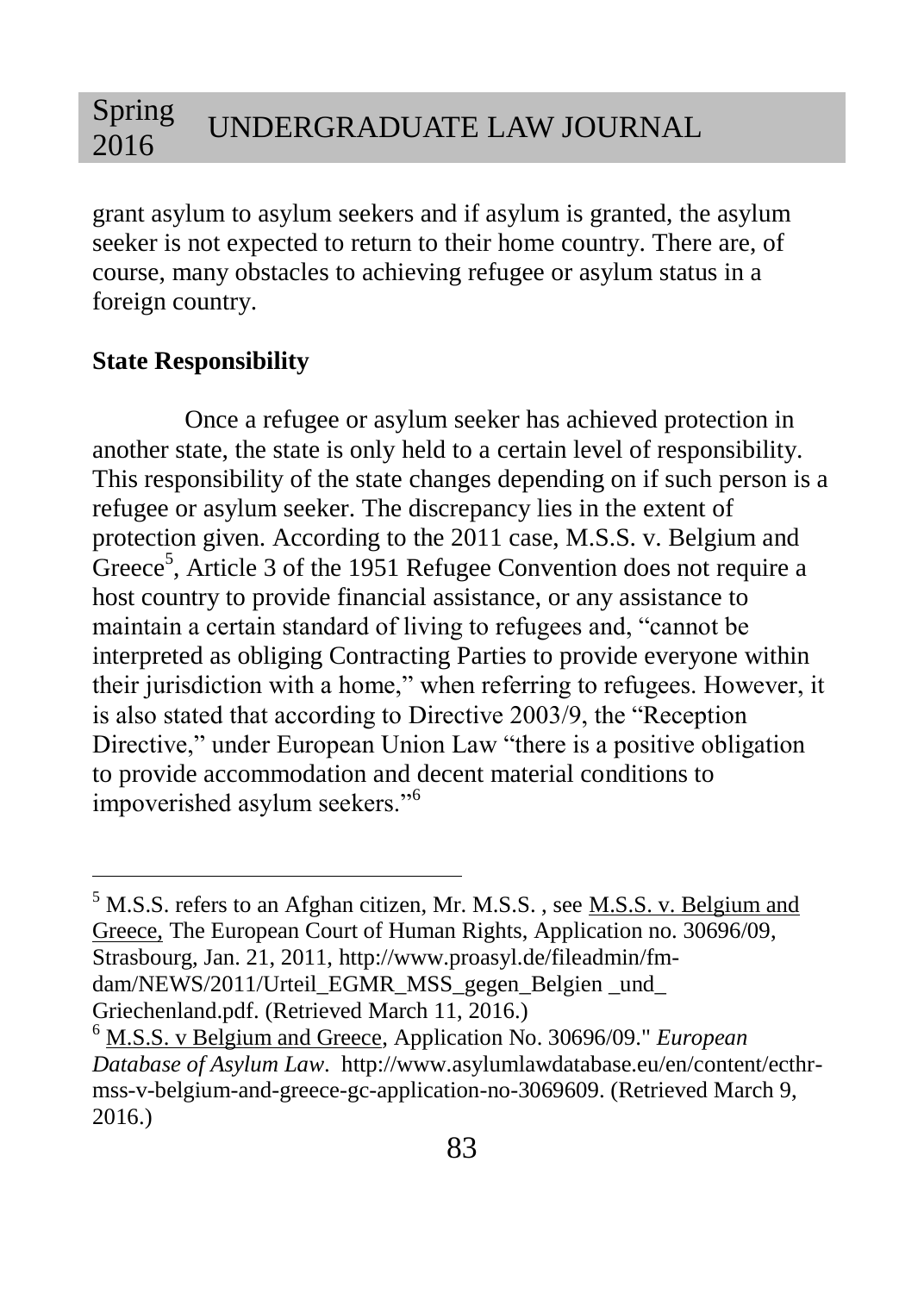While it is true that countries can refuse refugees as they please, the state still has a responsibility to any refugees and asylum seekers that they refuse. This responsibility is known as the Non-Refoulement Principle and was established in Article 33 of the 1954 Convention of Relating to the Status of Refugees and the 1967 Protocol relating to the Status of Refugees.<sup>7</sup> Non-Refoulement states that if a country refuses a refugee, they cannot send them back to the country that the refugee is seeking refuge from. According to Article 33, "No contracting State shall expel or return ('refouler') a refugee in any manner whatsoever to the frontiers of territories where his life or freedom would be threatened on account of his race, religion, nationality, membership of a particular social group or political opinion." 8 Before the state can turn refugees or asylum seekers away, they must make arrangements for the refugee in another country. "International human rights law strengthens… the protection of norms… such as for instance, the *absolute* prohibition of *refoulement* to situations where there is a real risk of torture or inhuman or degrading treatment or punishment."<sup>9</sup> Failing to do so violates international law and can subject the country to legal action.

 $7$  United Nations Convention relating to the Status of Refugees, Article 33(1), *1954*, United Nations Educational, Scientific, and Cultural Organization, [http://www.unesco.org/new/en/social-and-human-](http://www.unesco.org/new/en/social-and-human-sciences/themes/international-migration/glossary/refoulement/)

[sciences/themes/international-migration/glossary/refoulement/.](http://www.unesco.org/new/en/social-and-human-sciences/themes/international-migration/glossary/refoulement/) (Retrieved March 11, 2016.)

<sup>8</sup> Atle Grahl-Madsen, *The Status of Refugees in International Law*, Publisher A.W. Sijthoff, 1966.

<sup>9</sup> MariaTeresa Gil-Bazo, *Refugee Protection under International Human Rights Law: From Non-Refoulement to Residence and Citizenship*, 34 Refugee Survey Quarterly 11–42, (2015).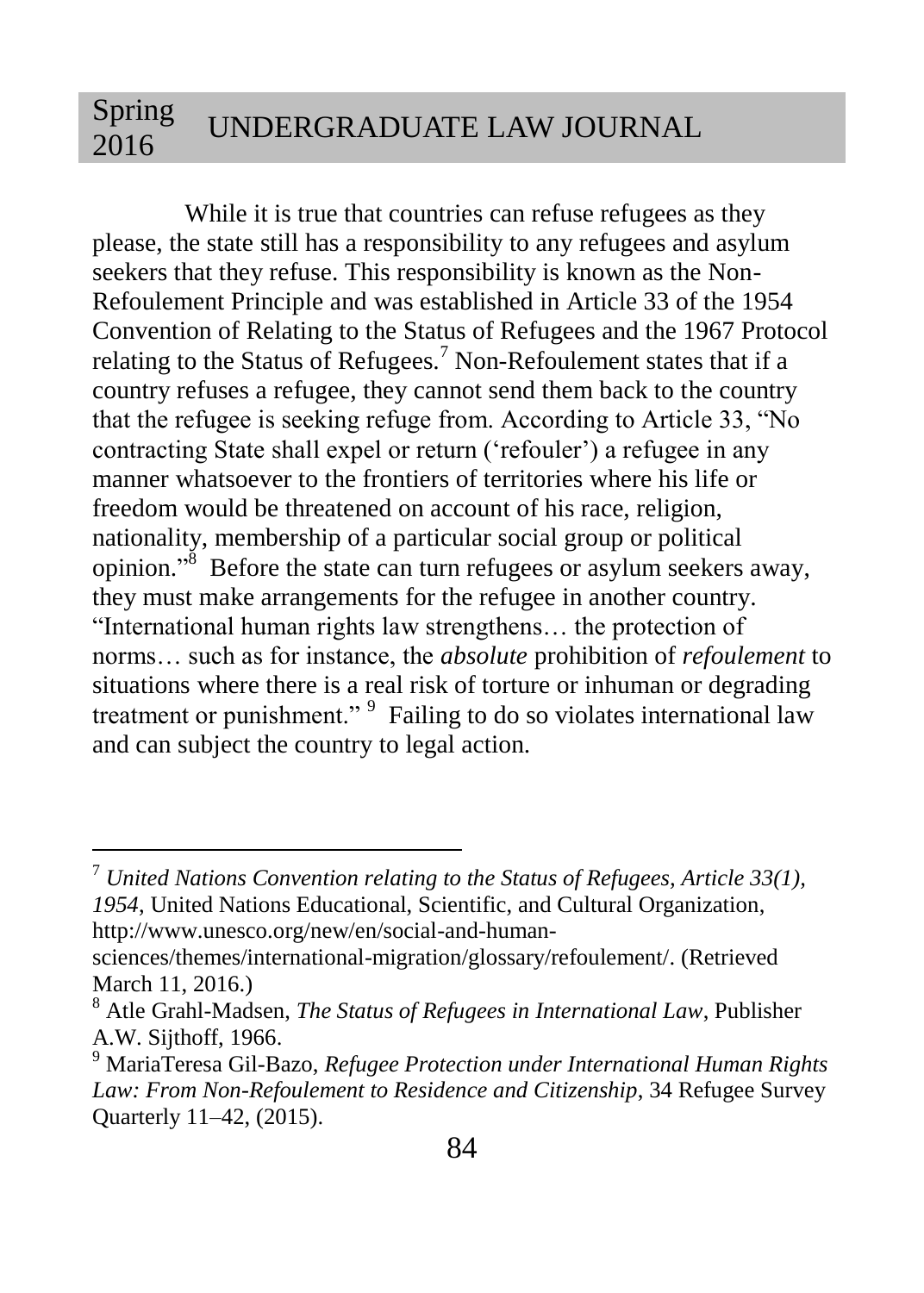# **Exclusions**

 $\overline{a}$ 

Exclusions and exceptions follow the creation of laws. It is paradoxical that those who established and endorsed such laws would desire to limit their applicability and their responsibility under the law. It is necessary to secure state support for the Refugee Convention. A state's top priority is sustaining legitimacy with its citizens. Therefore, when new parties are introduced such as refugees and asylum seekers, states must ensure that they put their citizens' wellbeing at the forefront while also protecting and upholding international law. One main concern is national security. According to the nonrefoulement principle in Article 33 of the 1954 Convention, states do not have to grant refugee status if there is reason to believe the contender is a threat to national security.

In the 2008 case, *Matter of S-K-,* S-K-, a Burmese national and Chin minor, donated to the Chin National Front (CNF).*<sup>10</sup>* The CNF was an organization that the U.S. declared as a terrorist organization and that pushed for the freedom of the Chin ethnic group in Burma. When it was found by the Burma military that S-K- was a contributor, she was targeted by the Burmese. S-K fled to the U.S. seeking protection from military persecution. However, she was denied asylum on the basis of her association with the CNF. The immigration courts upheld the decision to deny asylum in 2006, however two years later the appeal was sustained and the defendant was granted asylum. As well as national security, any individual, according to 1981 case, Fedorenko v. United States*,* who "assisted the enemy in persecuting

<sup>10</sup> *Matter of S-K* , 24 I&N Dec. 475 (BIA 2008),

[http://www.asylumlawdatabase.eu/en/content/ecthr-mss-v-belgium-and-greece](http://www.asylumlawdatabase.eu/en/content/ecthr-mss-v-belgium-and-greece-gc-application-no-3069609)[gc-application-no-3069609.](http://www.asylumlawdatabase.eu/en/content/ecthr-mss-v-belgium-and-greece-gc-application-no-3069609) (Retrieved March 11, 2016.)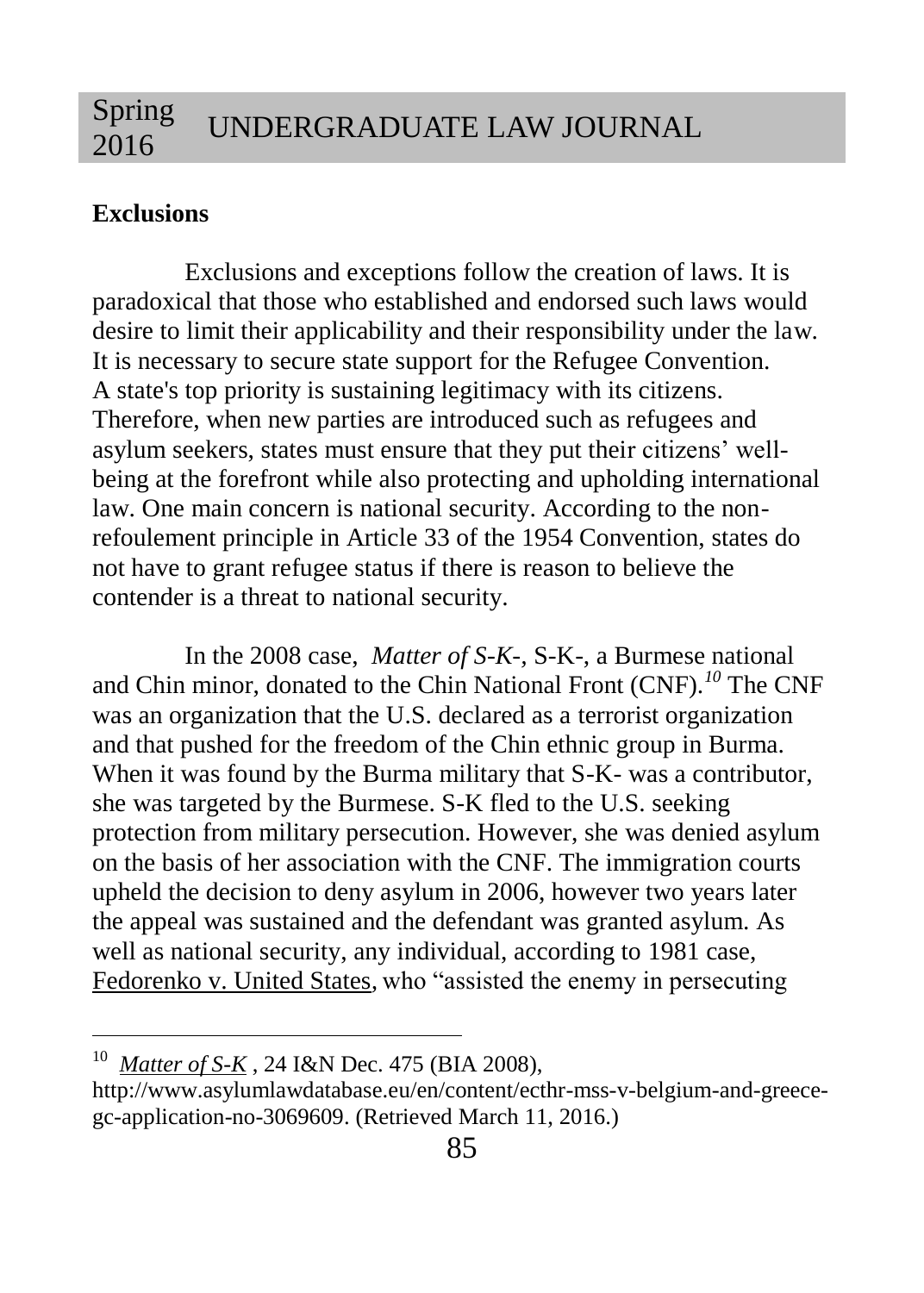civilians" or "voluntarily assisted enemy forces" is not eligible to seek refugee status or asylum in the United States. $^{11}$ 

Secondly, states are only held responsible to those seeking asylum or refugee status in their jurisdiction. They are not required to go beyond their territory to situate displaced persons. States can deny applications solely for jurisdiction discrepancies. However, the denial must be rightly applied. In the 1995 case, Sale v. Haitian Ctr Council, Inc*.,* the U.S. denied the petition of those seeking asylum and returned them to Haiti, as they were not in the United States' territorial water, insisting that the Non-Refoulement Principle did not apply.*<sup>12</sup>* The Inter-American Commission on Human Rights, who oversee cases in order to protect human rights in the Americas,  $13$  declared the decision to be a violation of the petitioners' human rights.

Finally, through the safe country principle, states are identified as either a safe country or an unsafe country. A safe country is a state where refugees can seek protection without fear of endangerment, whereas an unsafe country is one in which persecution is still feared. Under the safe country principle, those seeking asylum or refugee status must pursue protection in the first safe country they enter. This principle was established to assure that all safe countries would share the weight of protecting refugees and not let the burden fall on the more desirable countries such as the United States and the United Kingdom. If one arrives in a safe country and continues on their journey to reach a

 $11$  Fedorenko v. United States, 449 U.S. 490 (1981).

<sup>12</sup> Sale v. Haitian Ctr. Council, Inc, 509 U.S. 155 (1993).

<sup>13</sup> *What Is the Inter-American Commission for Human Rights*?, Organization of American States, Jan.9, 2016[. http://www.oas.org/en/iachr/mandate/what.asp.](http://www.oas.org/en/iachr/mandate/what.asp) (Retrieved March 11, 2016.)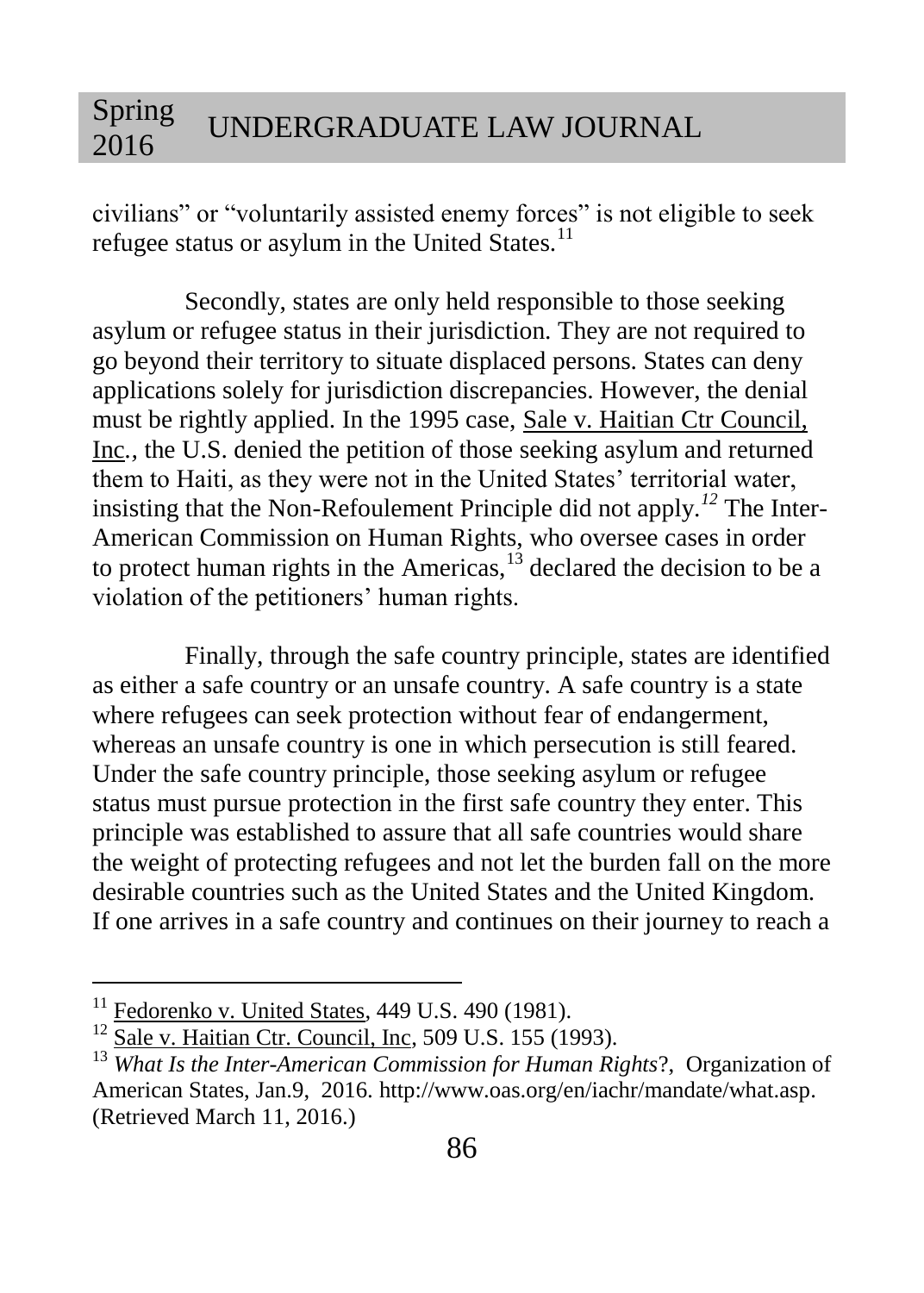more suitable destination, he may be returned to the original safe destination as long as he obtains basic human rights, he is protected with the non-refoulement principle, and the fear of persecution is nonexistent $14$ .

### **Issues**

 $\overline{a}$ 

The battle between government resources and state responsibility under international law is often an unequal battlefield, frequently at the expense of the law. These battles intensify with the onset of a refugee emergency. The most obvious example of a contemporary refugee emergency would be the Syrian refugee crisis.

The United Nations High Commissioner for Refugees defines the refugee emergency as "any situation in which the life or wellbeing of the refugees will be threatened unless immediate and appropriate action is taken, and which demands an extraordinary response and exceptional measures."<sup>15</sup> With such emergencies, states are not always equipped with the necessary resources to fulfill their duties outlined in the United Nations Declaration of Human Rights.

In the event of a refugee emergency, "The country of asylum may be under tremendous pressure and often under media scrutiny, and

<sup>14</sup> *Background Note on the Safe Country Concept and Refugee Status*. UNHCR, United Nations Refugee Agency, Jan. 3, 2016.

<sup>&</sup>lt;http://www.unhcr.org/3ae68ccec.html>. (Retrieved March 16, 2016.) <sup>15</sup> Kate Jastram & Marilyn Achiron, *Refugee Protection: A Guide to* 

*International Refugee Law*, Universal Declaration of Human Rights, 1–149, Inter-Parliamentary Union, 2001.

[http://www.ipu.org/pdf/publications/refugee\\_en.pdf.](http://www.ipu.org/pdf/publications/refugee_en.pdf) (Retrieved March 11, 2016.)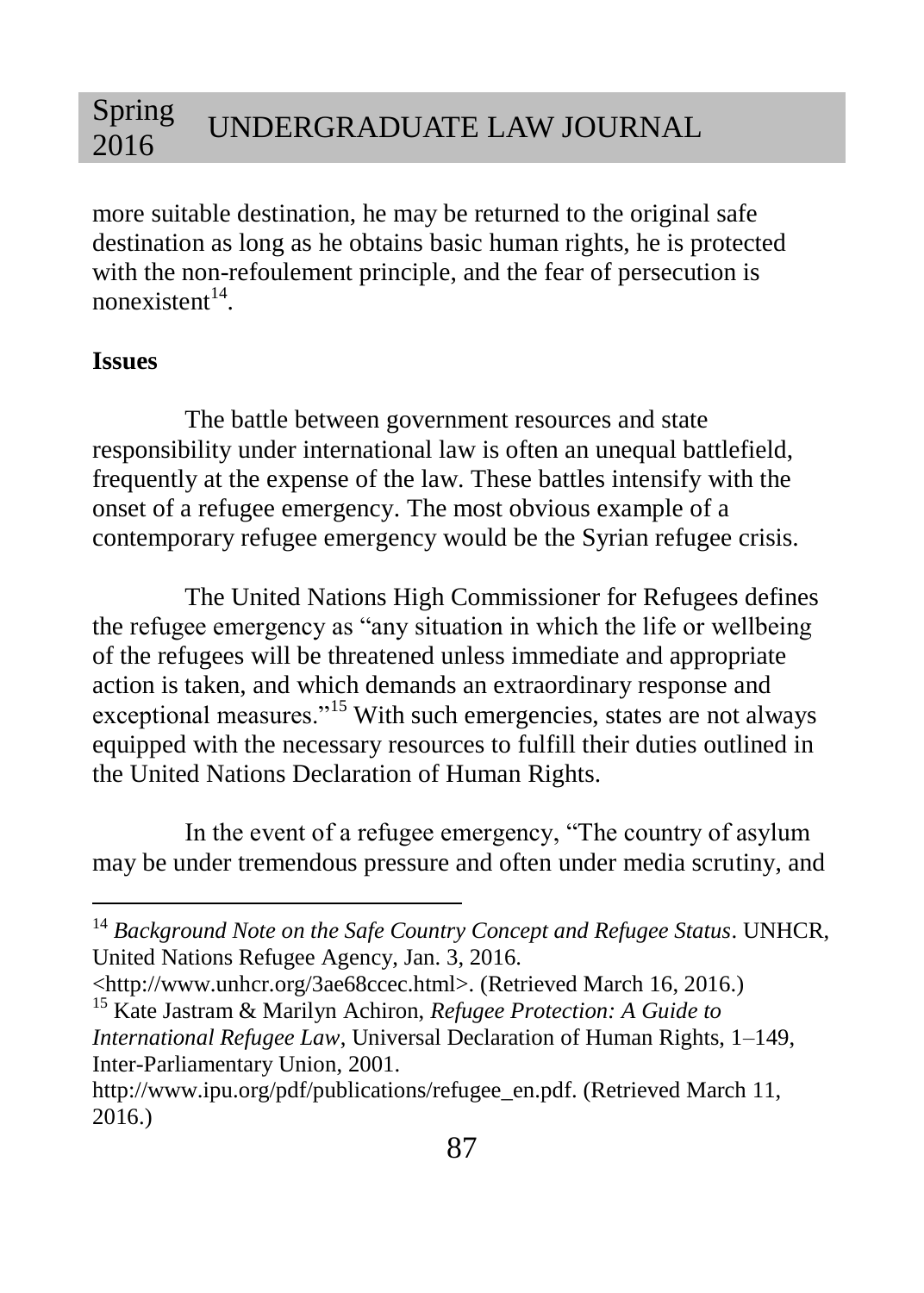may not have had experience in handling the arrival of large numbers of hungry, sick, wounded or frightened people." <sup>16</sup> Not being prepared would likely result in a competition of resources between natives and refugees; thus, creating a ripple effect of struggles within safe countries both domestically and internationally. However, even though the new host country may be strapped for resources, they do have certain obligations and state responsibilities under international law. As such, even if a country is burdened by an influx of refugees, they must still find a method to meet the basic human needs of those refugees.

If a country is burdened extensively by the number of refugees, they do not have an option to simply send them to the home from which they have fled. The country is still obligated to follow the principle of non-refoulement, even if the state does not necessarily define those peoples as refugees anymore, those who flee from armed conflict are not always recognized as refugees in asylum countries that do not use the wider definition of refugee found in the Organization of African Unity (OAU) Convention and the Cartagena Declaration. Nevertheless, in practice it is recognized that people escaping from war cannot be returned to their home countries" ID. Thus, states are not absolved of their state responsibility due to lack of resources or lack of desire to provide those resources.<sup>17</sup>

# **Conclusion**

Ultimately, when it comes to refugees and asylum seekers, the

 $\overline{a}$  $16$  Id.

<sup>17</sup> J.O. Moses Okello, *The 1969 OAU Convention and the Continuing Challenge for the African Union*, Forced Immigration Review, [http://www.fmreview.org/faith/okello.html.](http://www.fmreview.org/faith/okello.html) (Retrieved March 11, 2016.)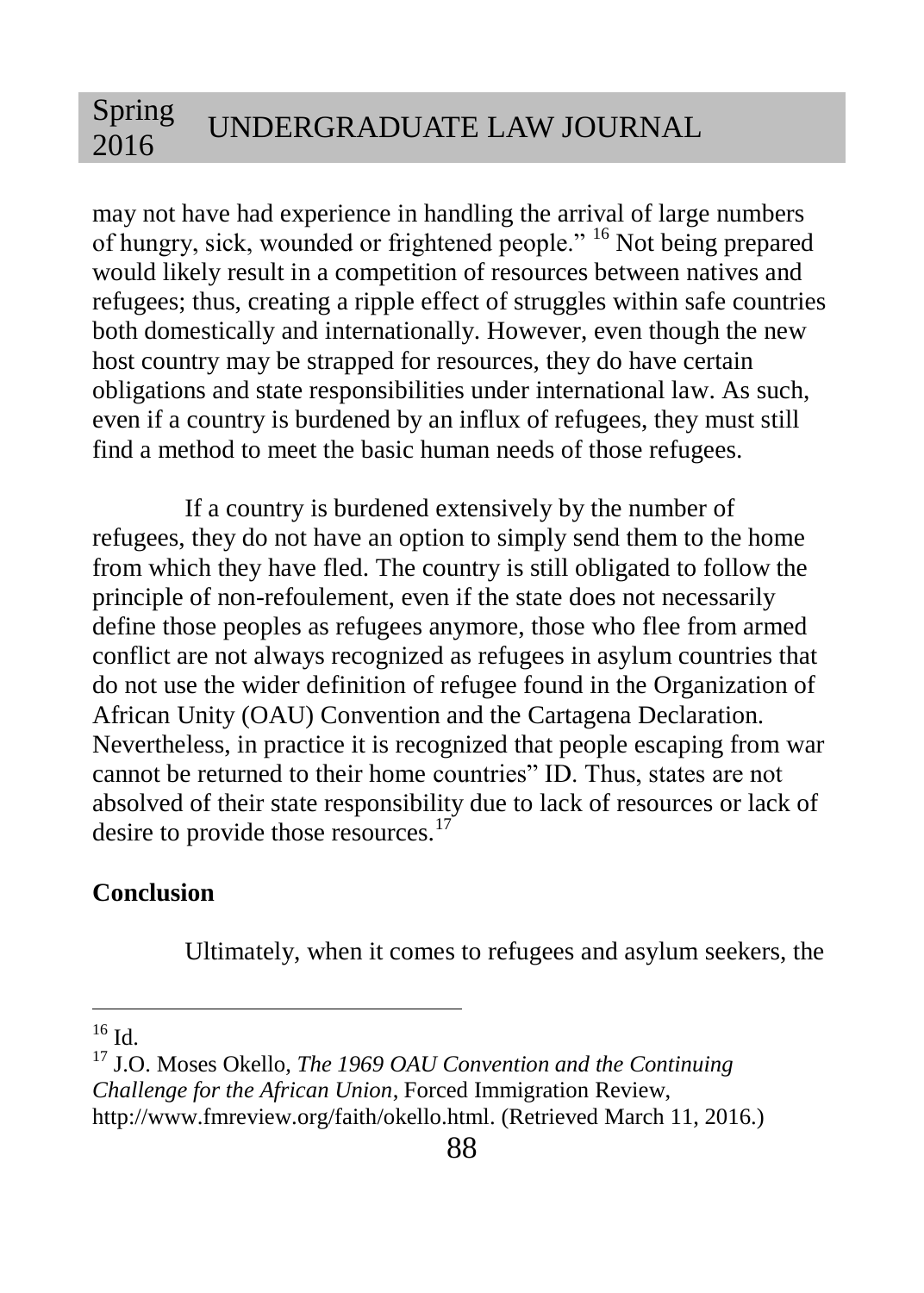state has two choices: to accept or refuse them. At times, the wellbeing of the already vulnerable refugees and asylum seekers are sacrificed in favor of state agendas, many of them citing economic constraints and lack of resources for their decision to reject these people. However, regardless of the political, economic, or resource restraints a state may have, it has an obligation to persons fleeing from persecution. These obligations include meeting their basic human needs and abiding by international principles, such as non-refoulement. Through these legalities and exceptions, states can easily reject those seeking safety, causing the petitioners to be stuck in a permanent purgatory. If this revolving door of refugees continues to spin, a lost generation will come to fruition.

# **Looking Ahead**

Everyday, people around the world are exposed to different political opinions in regards to refugees in mass media. The majority of politicians call for a restriction of movement of peoples based on their religion or country of origin. They also call for a reduction of refugee acceptance rates in their respective countries. Whatever their reasoning is behind these decisions - whether it is taking into account state resources, or if it is blatant racism and xenophobia - they seem to forget about potential ramifications under international law and legal precedent. Hopefully in the wake of the upcoming Presidential Election, the current stance on accepting refugees will change for the better.

The largest obstacles to progress for refugees are international legal institutions. Many international legal institutions such as the International Criminal Court, International Court of Justice, European Court of Human Rights, Inter-American Court of Human Rights, and